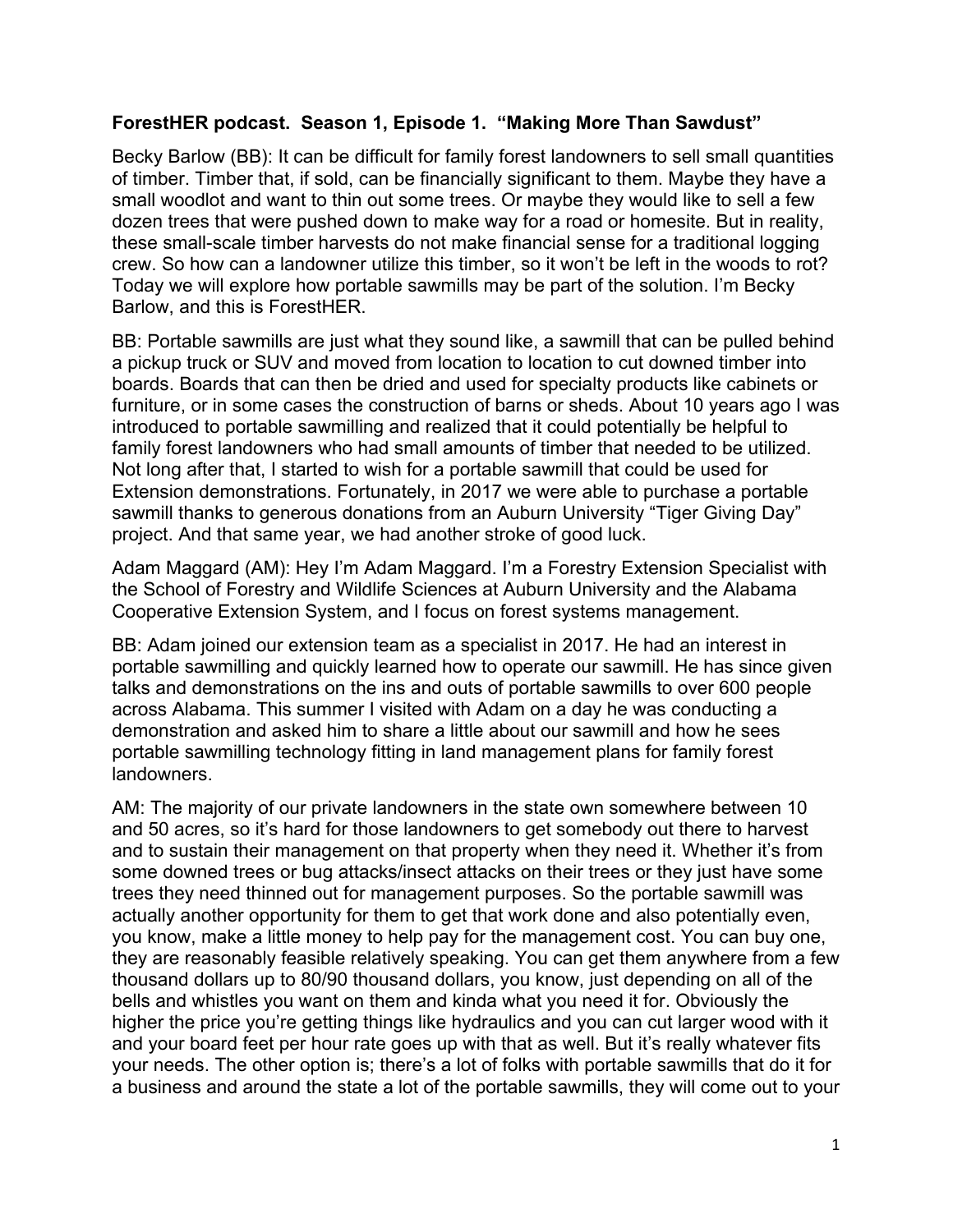property, usually you can hire them by the hour. They also will do it by the board foot. And I have also seen it where landowners can just kinda, you know, there's sawmills that need wood and landowners can workout deals: hey you come and get the wood and you can have it. You know, and the saw mill will come and get it and take back and they'll cut it up for whatever purpose they need it. So it is another outlet for smaller landowners in the state to get some of that management done, get some trees out that they need cut or if they just have a valuable tree in their yard or something that has sentimental value that they want to make some products out of. It's a way to do that for landowners.

AM: We use a Wood Mizer LT 35. It is a hydraulic sawmill I purchased somewhere around the 21-24 thousand dollar mark. They have several ones that are not hydraulic that are a lot cheaper but I can tell you that the Hydraulics are worth the cost if you're going to be cutting a lot of wood. It's definitely beneficial and it's really efficient. You can cut wood all the way down to a tenth of an inch. On the Sawmill it has a setting on there that's all computer driven that you can repeat your cut and it will automatically go back to that next level so if you're cutting 2 inch boards once you make the first cut you go back and you hit the button on the computer and it'll drop down to where it needs to be for the next two inch cut so you can move through some wood pretty quick once you get the hang of it. It has the hydraulic lift arms and stabilizers on it and the outriggers to secure the wood as well which is very beneficial when you're dealing with heavy, heavy logs and trying to get them set on the sawmill to cut the wood. The lift gate and the hydraulic lift arms are absolutely, in my opinion, a necessity. And it is a real safety feature as well, it'll help secure that log from moving. When you start to cut the log, the heavier it is at the beginning it's easy to secure it, but as you start cutting that log it loses its weight and it starts to get more flimsy and can bounce around on you and those features prevent that from happening, and it's real fuel efficient. You can cut a lot of wood on a tank of gas, and it's pretty mobile. The nice thing about it is that it hooks to the back of your truck kinda like you're hauling a small boat and you can drive it right through the woods right up to the log, next to the log you're wanting to cut you don't have to be a certain place or take the log somewhere you don't want too. So it, they are truly portable compared to what portable sawmills used to mean many years ago when they had to be taken apart and packaged up and moved by a whole crew of workers so it makes it accessible and it gives landowners another opportunity to get some work done on their property, but also if they have some trees they want cut for certain reasons they can have that done too. It really opens up a lot of doors for our private landowners in that smaller acreage range anywhere from 10-50maybe even up to 100 acres. The folks that run portable sawmills for a business they'll do anything from actual small thinnings, they'll clear bug spots, they'll take out storm damaged trees and anything in between. I've seen them go from the forest and doing a small thinning operation to going to the middle of town and taking down a yard tree. So it really has a lot of different outlets in terms of its uses and abilities.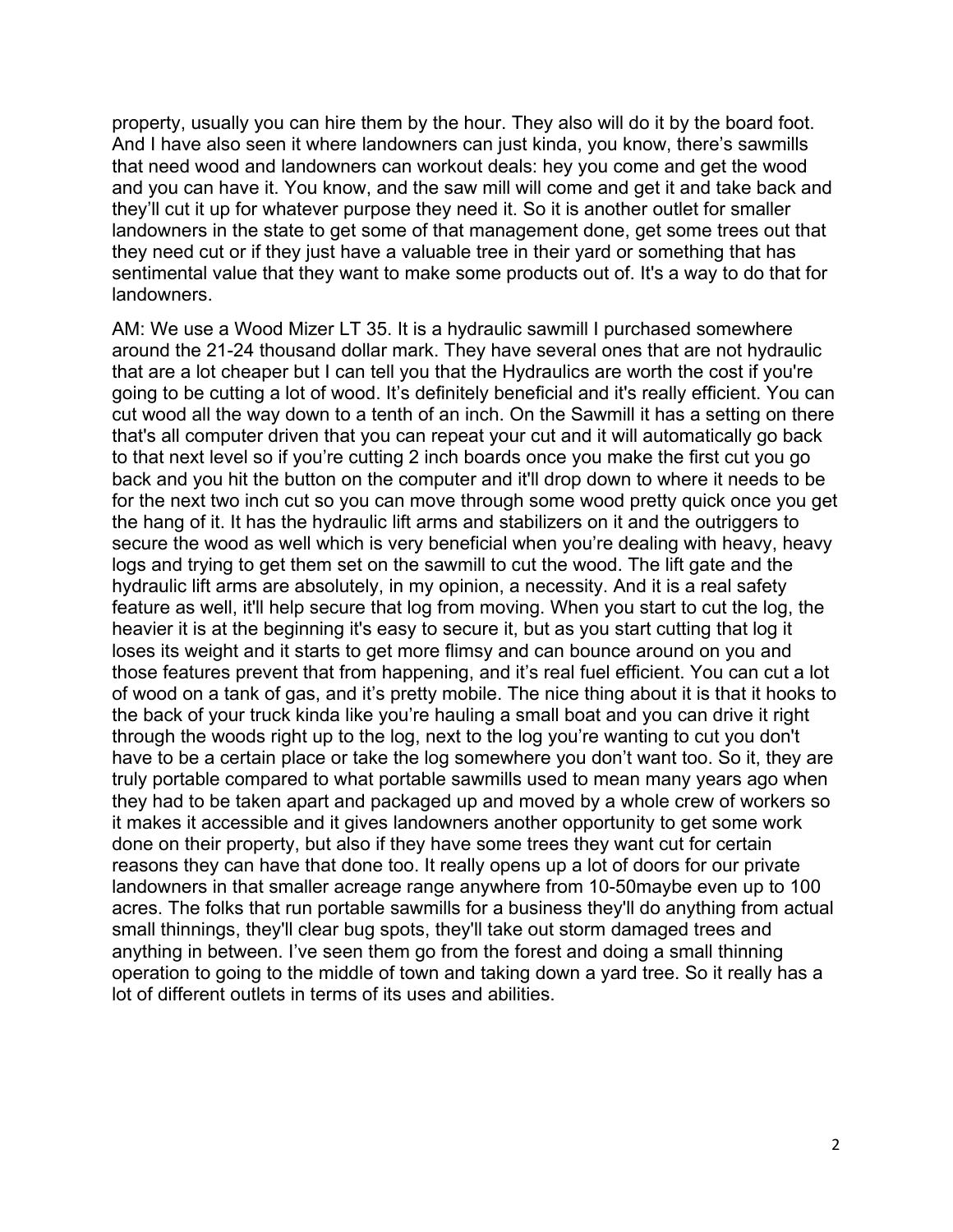AM: So with the portable sawmill one question I get asked a lot is about the blades and how long they last, and in our case we will push them too somewhere in the 9-10 hour range of cutting wood, but a lot of what we're doing is for demonstration purposes. A lot of folks that are running it for a business making wood products might be a little less they'll probably run it 5-6 hours before they change their blades out. It's not a circular saw like the big wheel saw that you see. It is a band saw, and it runs off of a pulley system kinda like a bicycle wheel if you think of the way it wraps around.

BB: On the day of our visit, Adam was cutting logs from a shortleaf pine that had been salvaged from an urban area. The tree had recently died but the wood was sound making it a good candidate for sawmilling. When we counted the rings to age the tree we discovered it was over 100 years old. I asked Adam if I could record him cutting a log, just so you can get a sense of what it sounds like – and how quickly cuts can be made. So in the clip that follows you will hear the sawmill crank up, then there is the squeal of the blade starting to turn and the spray of water that is used to keep the blade cool while cutting. The engine idles for a moment and then cutting begins. The squeaking at the end signals the cutting head has reached the end of the log and the blade has been disengaged.

BB: After he finished cutting the boards, Adam talked a little more about how folks use portable sawmilling for a job or hobby. And he also brought up some of the special considerations that go with using wood from a portable sawmill.

AM: It is pretty wide ranging what folks do and the folks that own their sawmills a lot of them do it for a hobby and they don't keep track of how long it takes or expenses but a lot of them do it full time and those folks can make very good money doing it. They make a lot of their money off of specialty woods such as cedars and hickories and oaks. And the ones I've talked to personally they kinda pay the bills with everything else; the small thinnings or cleaning up a bug spot and so forth. Those will kinda keep them going but they really make their high-quality products and high value wood; your oaks, cherry, cedars are really what makes a lot of money for the landowners. I've seen it both in terms of being paid by the hour to come out and take some wood and cut it up, I've seen it done by the board foot, and I've also seen it done by kind of an exchange deal where they need some wood they want to make product out of they would have to come out and work out a deal with the landowners trying to get the wood out.

AM: But you do have to consider drying the wood you're going to cut it where it's green and then you're gonna have to take it somewhere to stack it and dry it. A lot of the fulltime folks that do it every day for their business and a lot of them have their own kilns and then some of them prefer just to air dry. Depending on the type of wood that's gonna take several months at least, probably looking at close to half a year to even over a year before you can even attempt to get it down to the percent moisture in that wood before you can use it. It really depends on what you are using it for. If it's an outside project it's not gonna have to take as long to do that if you're using it for something that's gonna be working around living space or where folks are gonna be it's gonna need to dry down a lot longer, and you're also gonna have to get it inspected in terms of getting it approved to use if you're building just like cowpens or something on your property like a storage shed it's not necessary in all cases. It is county by county so you